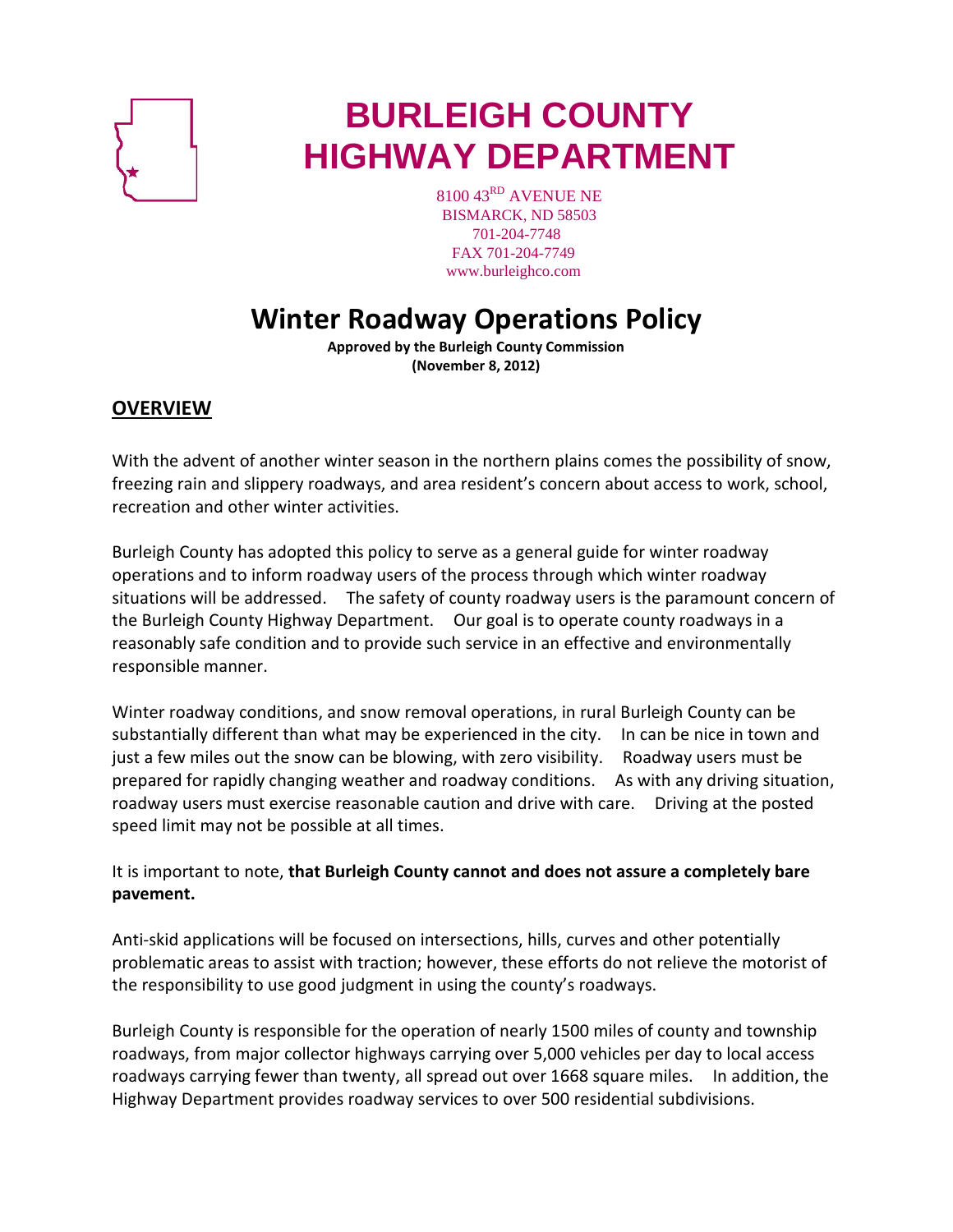In order to maximize the county's resources, the Highway Department's initial focus will be to provide for reasonable access to critical facilities, emergency services and trunk highways. Depending upon the severity and duration of the event, it may take several days to open all roadways.

After major events it can take, and has taken, up to a week to open all of the roadways in the county to regular traffic. Area residents need to be patient and prepared for these situations. Those that need to be in town for work or for medical reasons are encouraged to make arrangements to stay in town during extreme weather conditions.

Burleigh County does not have the operational resources to inspect all of the county's roadways for weather-related issues during, after or in anticipation of an impending winter weather event and may not have resources to correct all potentially hazardous conditions. Burleigh County will respond to reports of specific potential hazards and conditions, giving consideration to available resources and the apparent degree of the potential hazard in relation to others known or anticipated. The decision as to the allocation of resources will be within the discretion of the Burleigh County Engineer/Road Superintendent\*, through coordination with and at the direction of the County Commission.

# **COORDINATION WITH SCHOOL DISTRICTS**

Providing for the safe transportation of students to and from the county's schools is an objective shared by all, as is the responsibility. No single entity is alone responsible for ensuring that safety - it requires a partnership of the school districts, the county, the parents of students and other roadway users.

With the limited physical resources of the county, the multiple and extensive bus routes established by the school districts and the diverse elements of the county's roadway system, safe and effective wintertime school transportation requires a coordinated effort and a mutual commitment by all of the partners.

- The physical characteristics of certain roadway segments may preclude routine operation of school bus traffic. The Highway Department and the school districts should work together to identify these locations and develop reasonable alternatives.
- To facilitate timely and efficient dispatching of response vehicles, the Highway Department, during times of inclement or threatening weather, will provide for late night / early morning roadway inspection.
- The school districts and parents should identify secure locations and procedures for collection and delivery of students and should work with the Highway Department to establish a method of identification of those locations to alert response vehicle operators.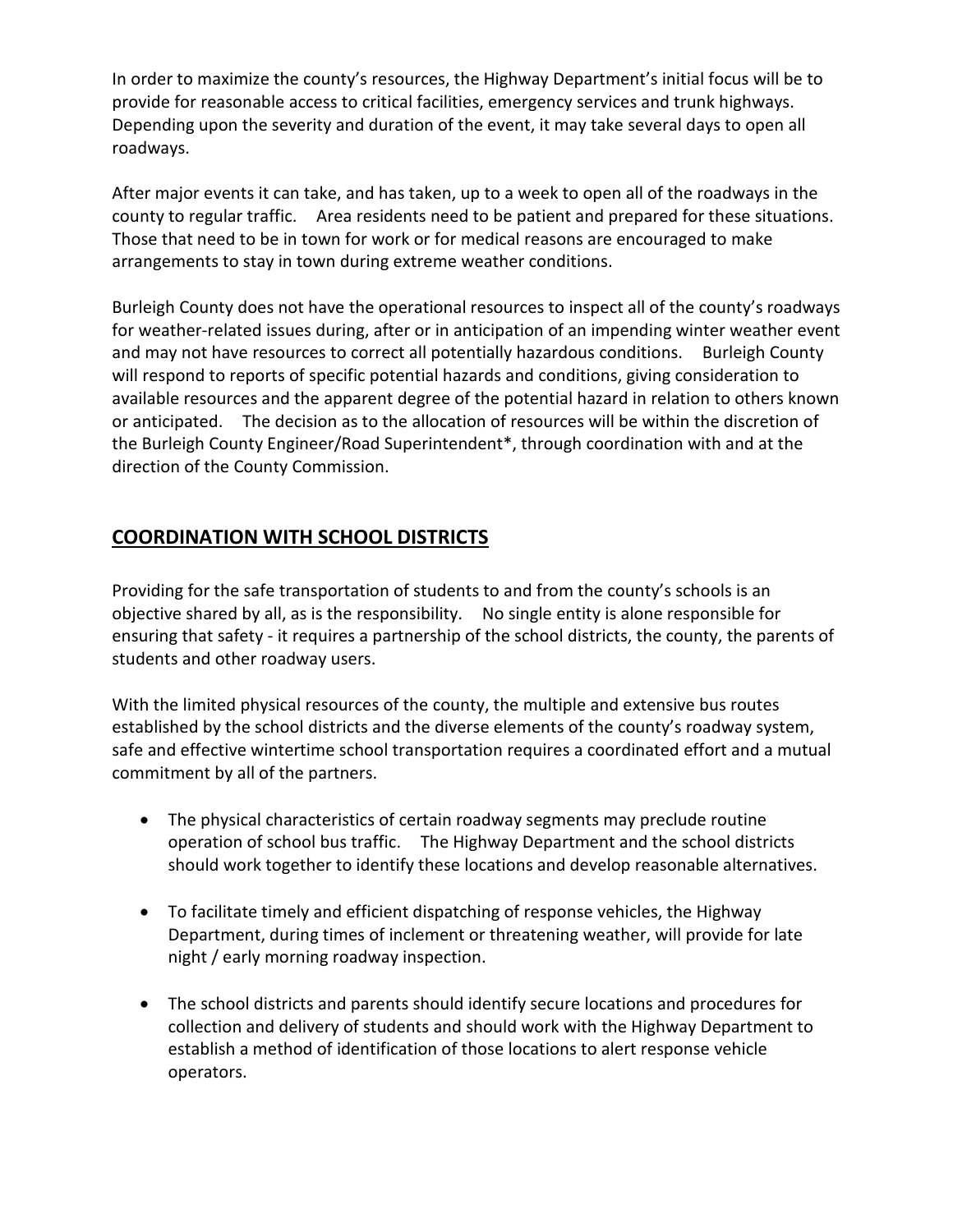# **OPERATING PROCEDURES**

#### **1) DISPATCHING OF EQUIPMENT**

The County will normally not typically dispatch snow removal equipment until after a snowfall event has ended or until approximately four (4) inches of snow has accumulated. During unusual situations where earlier deployment appears to be a more prudent use of county resources to meet certain, special, public needs, the Burleigh County Engineer/Road Superintendent\* has the discretion to dispatch equipment contrary to standard policy or procedure.

Anti-skid materials may be used to provide for stopping and starting traction at intersections, hills, curves and other areas of concern. Anti-skid application equipment will be dispatched when roadway surface conditions may make travel for the **responsible roadway user** unusually problematic.

- $\triangleright$  If a snow and ice event develops during regular working hours (Monday Friday, 8:00 a.m. to 5:00 p.m.), equipment may be dispatched at that time. If an event develops during the nighttime or early morning hours, equipment will usually be dispatched between 3:00 a.m. and 5:00 a.m.
- $\triangleright$  Response to weekend and holiday emergency events will be handled in a similar fashion. During extended emergency weather events, the Highway Department may operate on a twenty-four-hour schedule.
- $\triangleright$  The dispatch of response vehicles and personnel will be the responsibility of the County Engineer/Road Superintendent\* working within the parameters of this and other policies. The County Engineer/Road Superintendent\* has the discretion to consider special circumstances, prudent use of public resources and unusual public needs in making exceptions to this policy.
- $\triangleright$  Weather forecasts provided by the National Weather Service and other responsible reporting agencies will be considered when determining an appropriate response to snow and ice and other winter weather events.

#### **2) OPERATING SEQUENCE**

County Roads will typically be scheduled for response first. In certain, extraordinary, situations these efforts may need to be continuous. After these roadways have been cleared, remaining routes will be serviced.

#### **3) ANTI-SKID APPLICATION**

A clean, finely graded aggregate, containing a small amount of rock salt to prevent freezing, may be mechanically spread at intersections, curves, on hills and other potentially problematic areas, at the discretion of the equipment operator. This material is applied to assist the tractive effort of a vehicle and is not necessarily intended to melt ice or snow on the roadway.